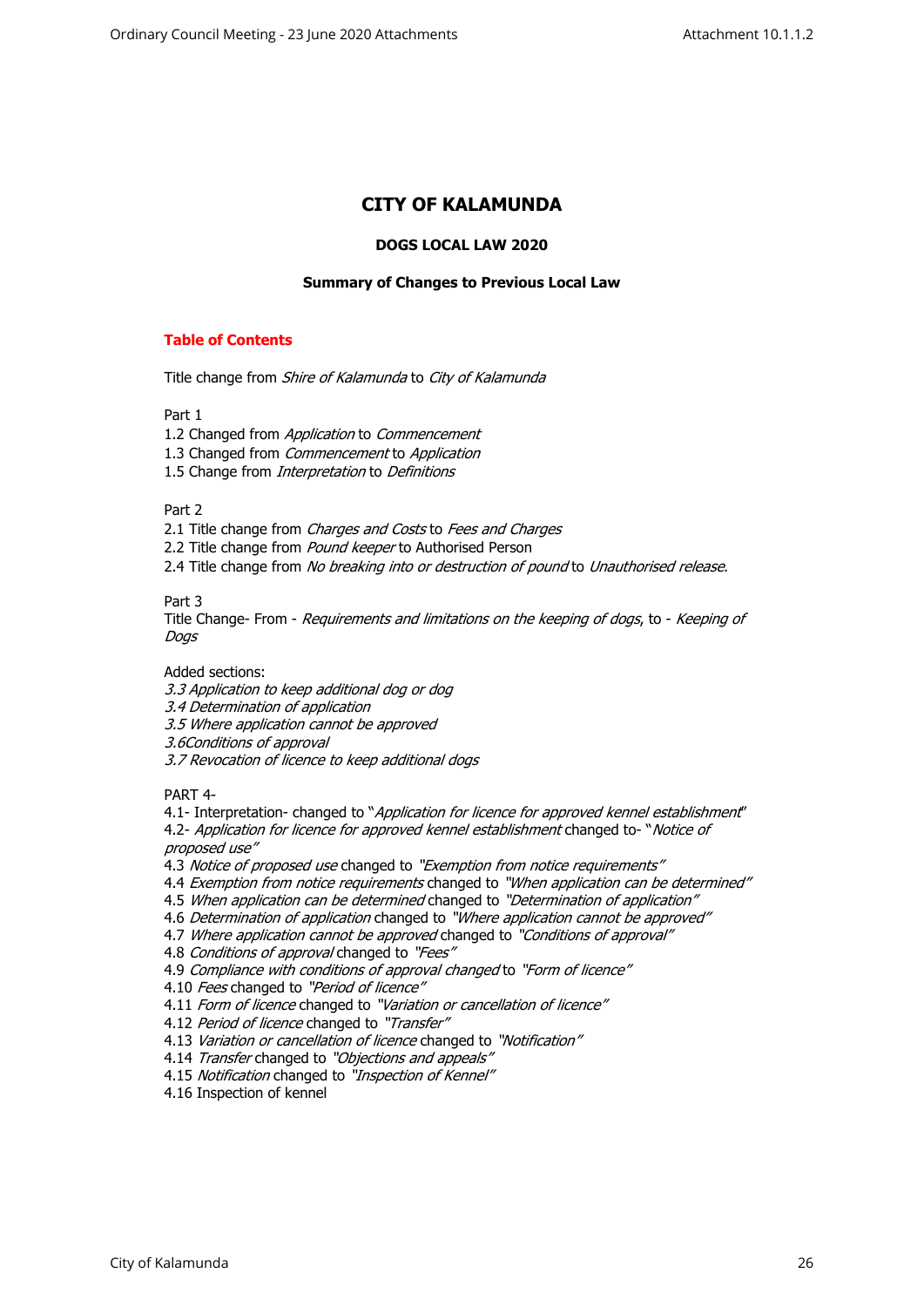Part 6- 6.1 changed to "Fees and Charges" 6.2 Changed to "Offence to excrete"

### Part 7-

7.1 Interpretation Changed to "Offences"

7.2 Modified penalties – Changed to "General Penalty"

7.3 Issue of infringement notice- Changed to "Modified penalty"

7.4 Failure to pay modified penalty- changed to "Issue of infringement notice"

7.5 Payment of modified penalty- Changed to "Failure to pay modified penalty"

- 7.6 Withdrawal of infringement notice- changed to "Payment of modified penalty"
- 7.7 Service- changed to "Withdrawal of infringement notice"

Added- 7.8 "Service of notices"

### **Body of Local Law**

Part 1- Preliminary

- 1.1 Citation- title change from *Shire of Kalamunda Dogs Local Law 2010* to "*City of Kalamunda Dogs Local Law 2020*"
- 1.2 *Application* changed to Commencement-

Changed from *"This local law applies throughout the district of the Shire of Kalamunda"* to *"This local law comes into operation 14 days its publication in the Government Gazette".* 

1.3 *Commencement* changed to *"Application"*

Changed from *This local law will come into operation on the fourteenth day after the day on which it is published in the Government Gazette.*

### 1.5 Definitions-

Added meaning *"adjoining includes land or premises which have a portion of a common boundary with a lot or is separated from that lot by a public reserve, road, right-of-way, pedestrian access way, access leg of a battle-axe lot or the equivalent not more than 6 metres in width;*

Changed meaning of *Dangerous dog* to include section. *"dangerous dog has the meaning given to it by section 3(1) of the Act"- removed restricted breed meaning.* 

Added the following meanings:

*district* means the district of the City of Kalamunda; *dog management facility* has the meaning given to it in section 3(1) of the Act; *infringement notice* means the notice referred to in clause 7.4; *kennel establishment* means any premises where more than the number of dogs under clause 3.2(2) over the age of three months are kept, boarded, trained or bred temporarily,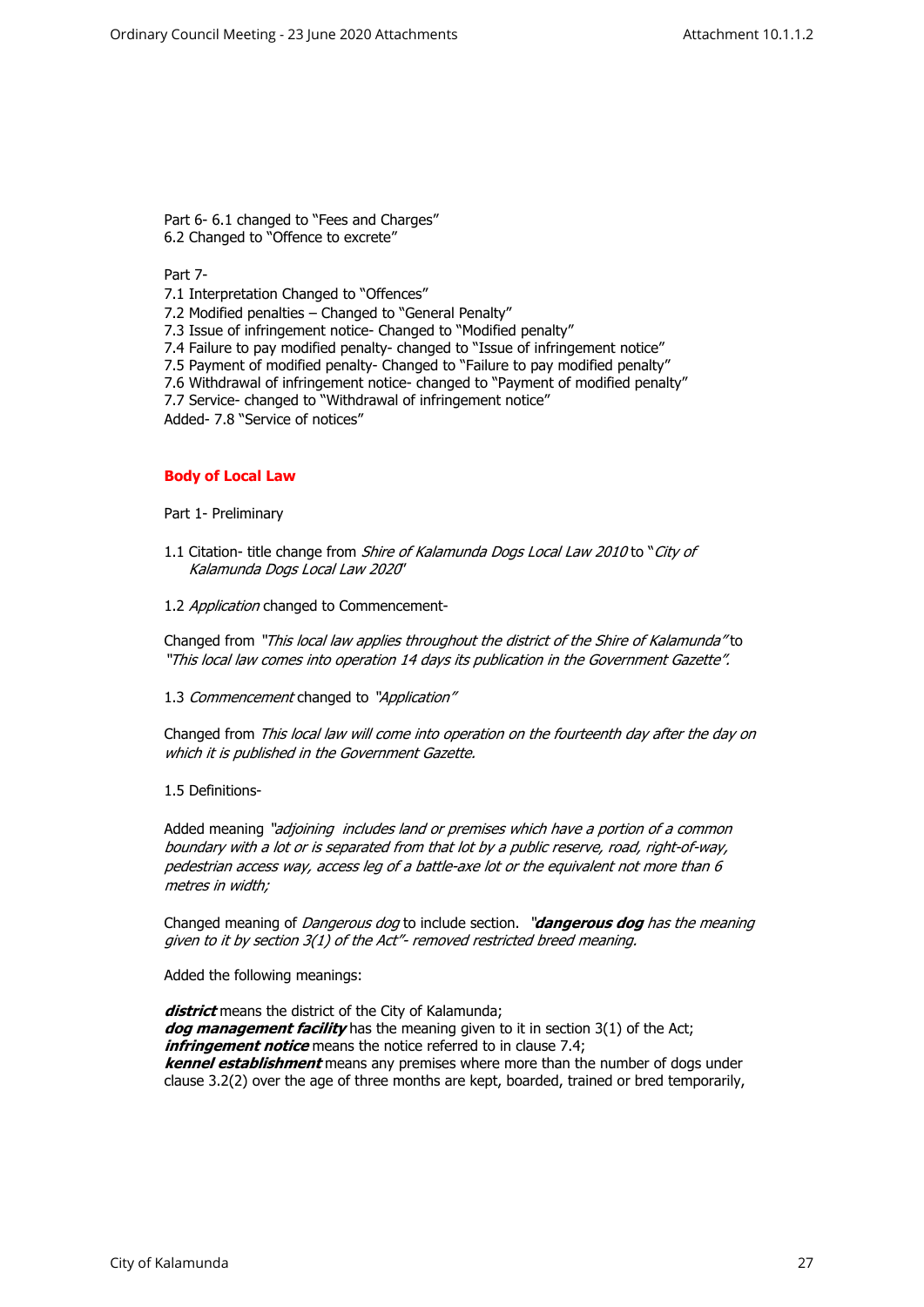usually for profit and where the occupier of the premises is not the ordinary keeper of the dogs;

*licence* means a licence to keep an approved kennel establishment on premises granted under clause 4.7;

*licensee* means the holder of a licence granted under clause 4.7;

*Local Government* Changed from 'Shire' to 'City of Kalamunda'

*Local planning scheme* definition removed the "or a town planning scheme which was made under the Town Planning and Development Act 1928"

Added to definitions-

*notice of withdrawal* means the notice referred to in clause 7.7(1);

*owner*, in relation to a dog, has the same meaning as in section 3(1) and (2) of the Act; *person liable for the control of the dog* has the same meaning as in section 3(1) of the Act;

*premises* in addition to the meaning given to it in section 3 of the Act, means the premises described in the application for a licence made under clause 4.1;

*public place* has the meaning given to it by section 3(1) of the Act;

**Amended***- Regulations* means the *Dog Regulations 2013*; instead of *Dog regulations 1976*

# **Added-**

*Schedule* means a schedule to this local law;

**set fee** means a fee or charge made by the local government in accordance with clause 2.1 or clause 4.8;

*transferee* means a person who applies for the transfer of a licence to her or him under clause 4.12.

Removed meaning of *Pound Keeper*-

#### Part 2-IMPOUNDING OF DOGS

2.1 *Charges and costs*- title change to "*Fees and charges"*

### 2.2 *Attendance of pound keeper at pound*- title change *to "Attendance of Authorised person at Dog Management Facility"*

Now stating- "*An authorised person is to be in attendance at the dog management facility for the release of dogs at the times and on the days of the week as determined by the CEO*"

2.3 *Release of Impounding Dog* numbering change to - *"release of impounding dog".*

**Deleted** - *2.4 No breaking into or destruction of Pound-*

*A person who – (a) unless he or she is the pound keeper or a person authorised to do so, releases or attempts to release a dog from a pound; or (b) destroys, breaks into, damages or in any way interferes with or renders not dog-proof – (i) any pound; or (ii) any vehicle or container used for the purpose of catching, holding or conveying a seized dog, commits an offence.* 

*Penalty: Where the dog is a dangerous or restricted breed dog, \$2,000; otherwise \$1,000.* 

**Replaced with -** *2.4 "Unauthorised Release- unauthorised release of dogs is dealt with by section 43 of the Act".* 

**PART 3 – title changed** from *REQUIREMENTS AND LIMITATIONS ON THE KEEPING OF DOGS*- to *"Keeping of Dogs"*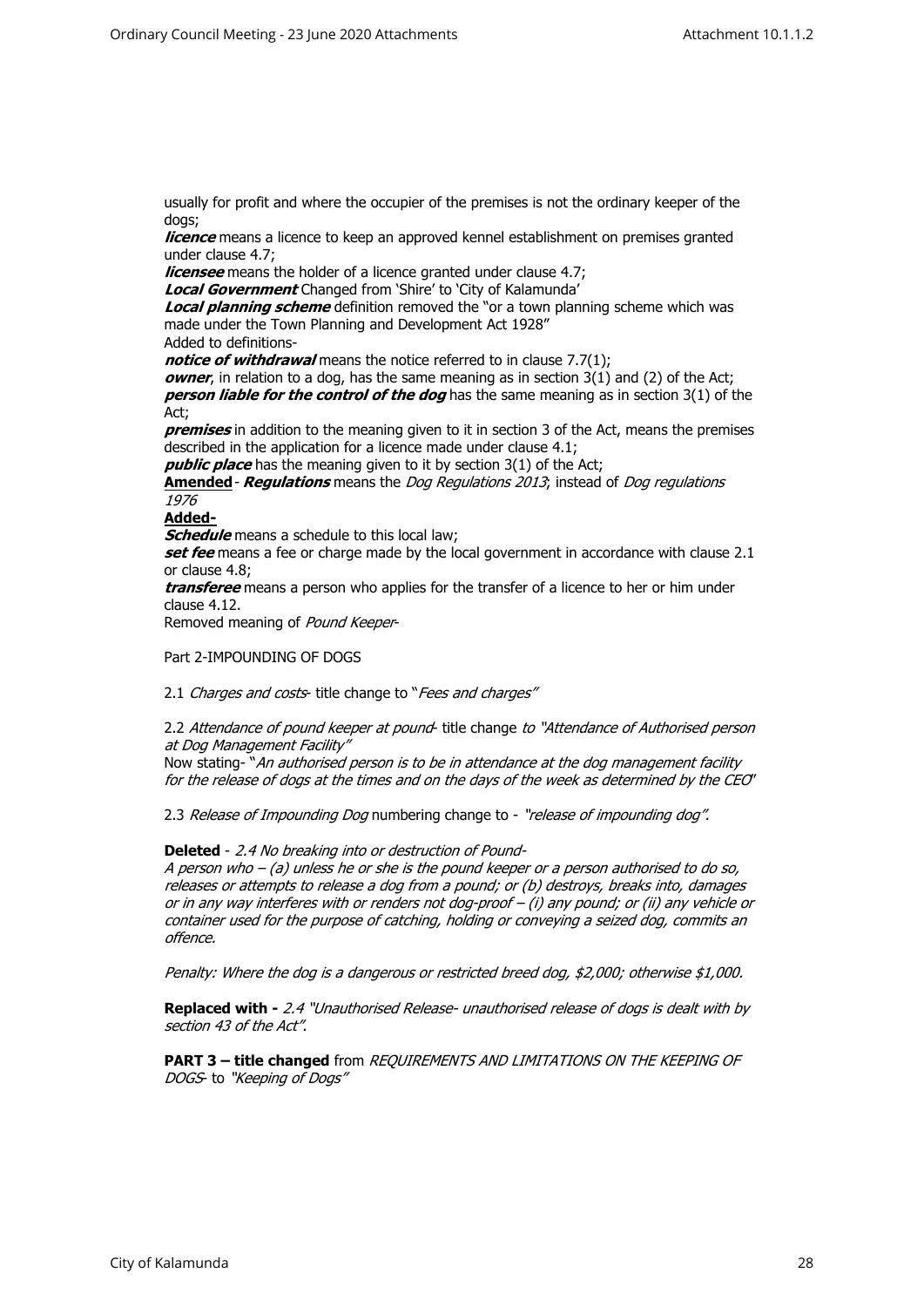# 3.1 Dogs to be confined-

### **Added**-

*Section 3.1 (1) (3)- Added "Notwithstanding subclause (1) and (2), the confinement of dangerous dogs is dealt with in the Act and the Regulations".*

# 3.2 Limitation on the number of dogs-

# **Added-**

3.2 (2) (a) "two dogs over the age of three months and the young of those dogs under that age if the premises are zoned other than as rural, rural residential or urban under a local planning scheme; or

(b) "four dogs over the age of three months and the young of those dogs under that age if the premises are zoned as rural, rural residential or urban under a local planning scheme".

# **Added the following additional clauses to provide clarity with respect to applications for the keeping of additional dogs**

# *3.3 Application to keep additional dog or dogs-*

- *(1) Subject to clause 3.5, the local government may consider an application to keep an additional dog or dogs where—*
	- *(a) the property is deemed suitable by an authorised person—*
		- *(i) having sufficient space capable of confining all dogs;*
		- *(ii) noise, odours, fleas, flies and other vectors of disease will be effectively controlled; and*
		- *(iii) the care and welfare of the dogs is considered adequate.*
	- *(b) the details of every dog proposed to be kept on the premises are provided including name, age, colour/description, breed, registration number and microchip details; and*
	- *(c) sufficient reason has been provided, including—*
		- *(i) to replace an elderly or sick dog not expected to live;*
		- *(ii) a family emergency resulting in the dog being inherited;*
		- *(iii) merging of two households;*
		- *(iv) where the applicants have had approval to keep an additional dog or dogs in another local authority; or*
		- *(v) on premises zoned as rural or rural residential under a local planning scheme, the dog or dogs are required for stock management or to be on the premises temporarily for the purposes of training for stock management.*
- *(2) An application to keep two additional dogs on premises that are zoned other than as rural or rural residential under a local planning scheme shall—*
	- *(a) provide sufficient detail regarding the reason for keeping more than two dogs;*
	- *(b) provide written consent from owners and occupiers of any premises adjoining the premises; and*
	- *(c) in the case of a tenanted property, provide written consent from either the landowner or their appointed property manager.*
- *(3) An application to keep more than four dogs on premises zoned as rural or rural residential under a local planning scheme shall—*
	- *(a) provide sufficient detail regarding the reason for keeping more than four dogs; and*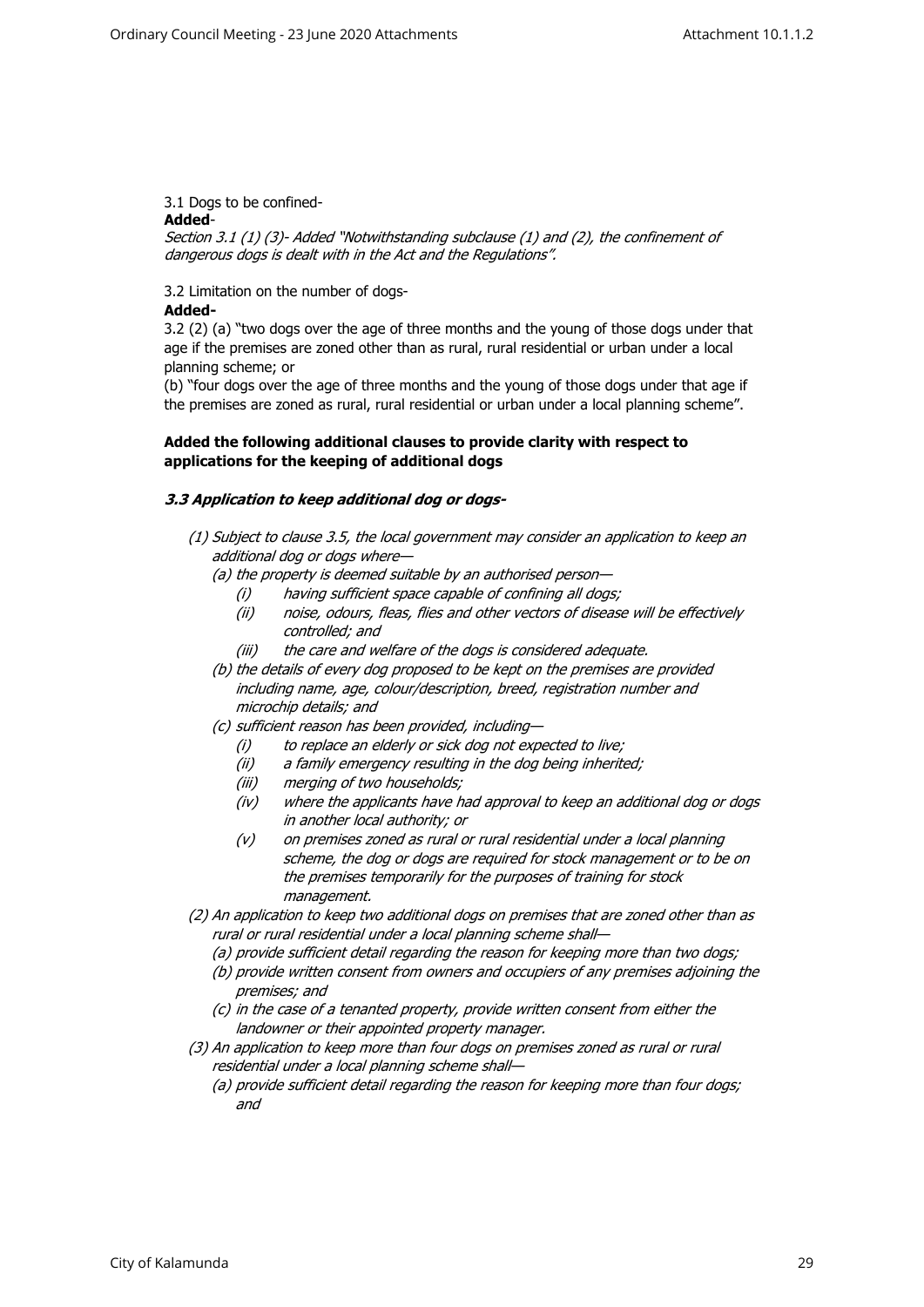*(b) in the case of a tenanted property, provide written consent from either the landowner or their appointed property manager.*

# *3.4 Determination of Application-*

- *"In determining an application for a licence, the local government is to have regard to— (a) the matters referred to in clause 3.5;*
- *(b) the effect which approval of the proposed may have on the environment or amenity of the neighbourhood; and*
- *(c) whether approval of the application will create a nuisance for the owners and occupiers of adjoining premises".*

### *3.5 Where application cannot be approved-*

*The local government will not approve an application to keep an additional dog or dogs where—*

- *(a) more than four dogs are proposed to be kept on premises zoned other than as rural or rural residential under a local planning scheme;*
- *(b) more than six dogs are proposed to be kept on premises zoned as rural or rural residential under a local planning scheme; or*
- *(c) where any dog already kept on the premises is a dangerous dog.*

# *3.6 Conditions of approval*

- *(1) The local government may approve an application to keep an additional dog or dogs subject to any conditions as considered appropriate.*
- *(2) Approval of an application is not transferable to successive owners or occupiers of the premises.*

### *3.7 Revocation of licence to keep additional dogs*

*Where a person does not comply with the conditions of approval to keep an additional dog or dogs under clause 3.6 the local government may revoke the approval to keep an additional dog or dogs.*

PART 4- APPROVED KENNLEL ESTABLISHEMENTS

**Removed - 4.1 – Interpretation** - all now included in clause 1.5

### **Renumbered remaining clauses and changed as follows:**

### **4.1- Application for licence for approved kennel establishment:**

Deleted previous clause and replaced with:

### **4.2 Notice of Proposed use**

**Changes to 4.2 (3)**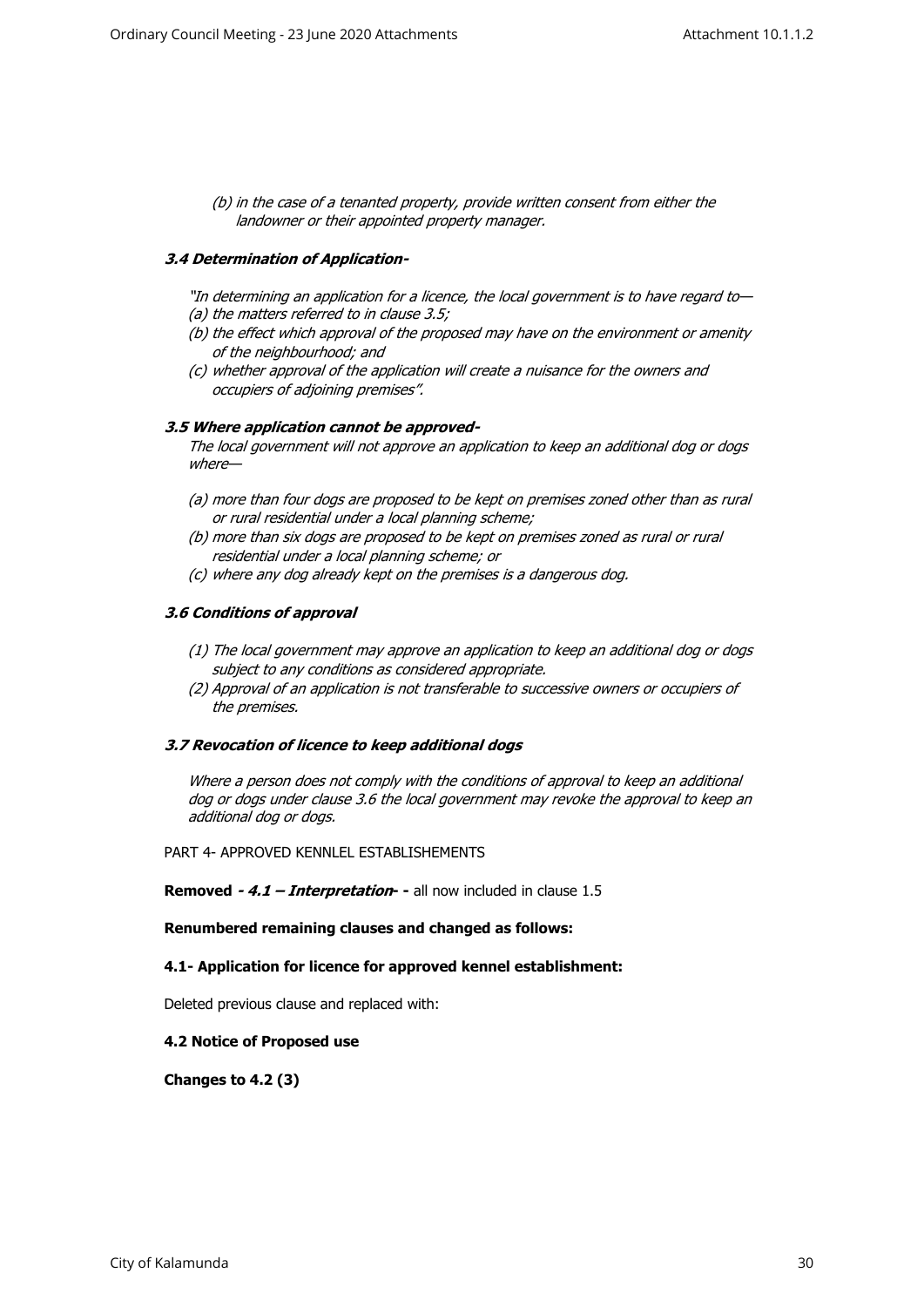# **Deleted:**

*Where – (a) the notices given under subclause (1) do not clearly identify the premises; or* 

*(b) a notice given under subclause (1)(a) is of a size or in a location in the newspaper which, in the opinion of the local government, would fail to serve the purpose of notifying persons of the proposed use of the premises,* 

*then the local government may refuse to determine the application for a licence until the notices or notice, as the case may be, is given in accordance with its directions.* 

# **Replaced with**

*"The local government may refuse to determine the application for a licence until the notice or notices, as the case may be, is given in accordance with its directions where—*

- *(a) a notice given under subclause (1) does not clearly identify the premises; or*
- *(b) a notice given under subclause (1)(a) is of a size or in a location in the newspaper which, in the opinion of the local government, would fail to serve the purpose of notifying persons of the proposed use of the premises".*

# **4.3 Exemption from the notice requirements**

# **Deleted:**

*Where an application for a licence is made in respect of premises on which an approved kennel establishment is either a –* 

*(a) permitted use; or* 

*(b) use which the local government may approve subject to compliance with specified notice requirements, under a local planning scheme, then the requirements of clauses 4.2(b), 4.3 and 4.5(a) do not apply in respect of the application for a licence.* 

# **Replaced with:**

*The requirements of clauses 4.2 and 4.4(a) and Schedule 1 clause 5(c) do not apply in respect of the application for a licence where under a local planning scheme an application for a licence is made in respect of premises on which an approved kennel establishment is either a—*

- *(a) permitted use; or*
- *(b) use which the local government may approve subject to compliance with specified notice requirements.*

# **4.4 When application can be determined-**

### **Changes to (b) and (c)- Section changes now read**

- *(a) "the applicant submits proof that the notices referred to in clause 4.2(1) have been given in accordance with that clause; and*
- *(b) the local government has considered any written submissions received within the time specified in clause 4.2(2)(a) on the proposed use of the premises.*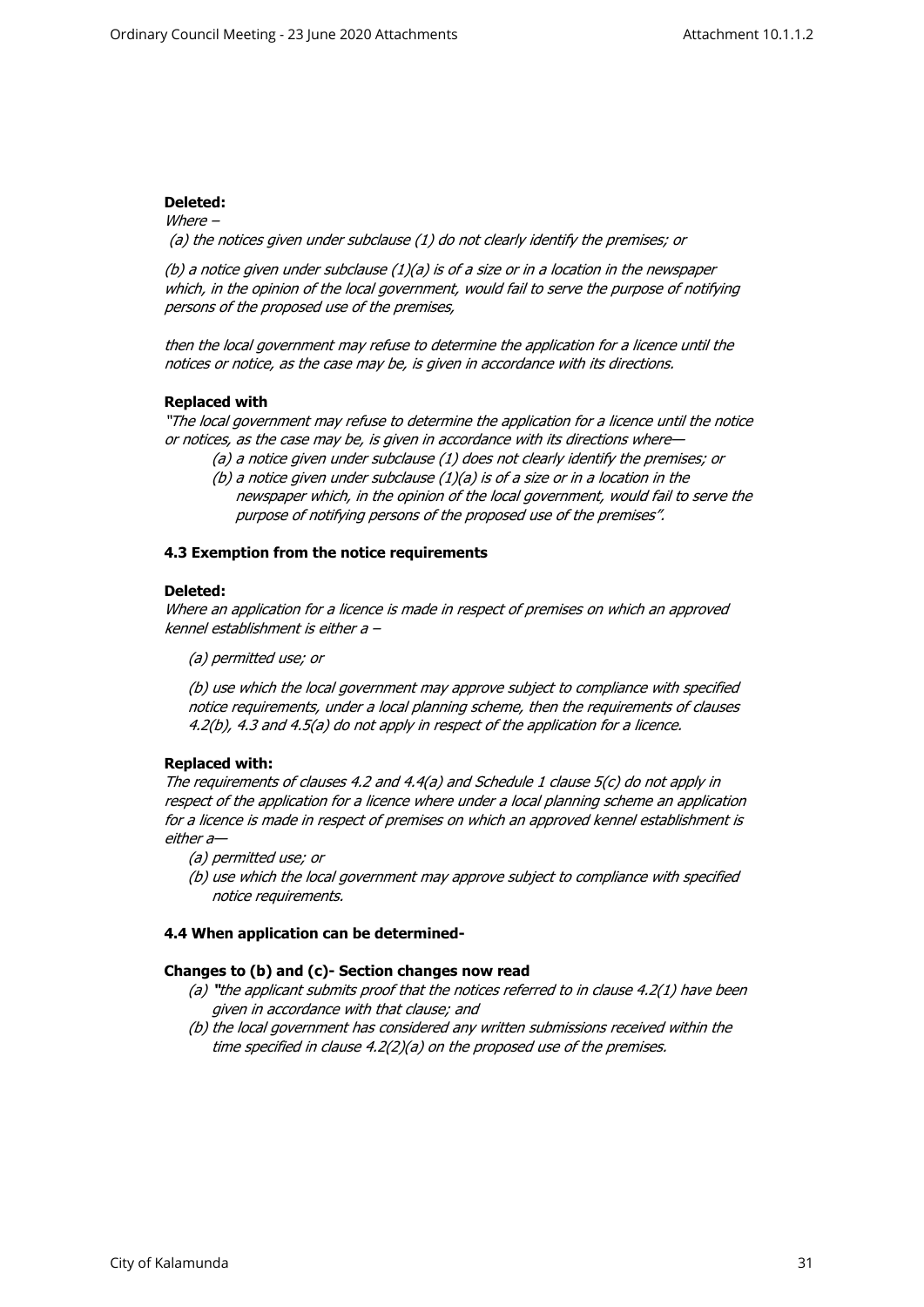# **4.5 Determination of application**

(a) the matters referred to in clause 4.7; changed to 4.6

(b) any written submissions received within the time specified in clause 4.3(2)(a) on the proposed use of the premises; **changed to** 4.2 (2) (a)

# **4.12 Transfer**

# **Deleted:**

*(1) An application for the transfer of a valid licence from the licensee to another person must be –*

 *(a) made in the form determined by the local government.*

 *(b) made by the transferee;* 

*(c) made with the written consent of the licensee; and* 

*(d) lodged with the local government together with –* 

*(i) written evidence that a person will reside at or within reasonably close proximity to the premises the subject of the licence; and*

*(ii) the fee for the application for the transfer of a licence referred to in clause 4.10(3).* 

*(2) The local government is not to determine an application for the transfer of a valid licence until the transferee has complied with subclause (1).* 

*(3) The local government may approve, whether or not subject to such conditions as it considers appropriate or refuse to approve an application for the transfer of a valid licence.* 

*(4) Where the local government approves an application for the transfer of a valid licence, then on the date of approval, unless otherwise specified in the notice issued under clause 4.15(b), the transferee becomes the licensee of the licence for the purposes of this local law.*

# **Replaced with:**

- (1) An written application for the transfer of a valid licence from the licensee to another person must be—
	- (a) made by the transferee;
	- (b) made with the written consent of the licensee; and
	- (c) lodged with the local government together with—
		- (i) written evidence that a person will reside at or within reasonably close proximity to the premises the subject of the licence;
		- (ii) the set fee for the application for the transfer of a licence referred to in clause 4.8(3); and
		- (iii) any other relevant information required. any other relevant information required.
- (2) The local government is not to determine an application for the transfer of a valid licence until the transferee has complied with subclause (1).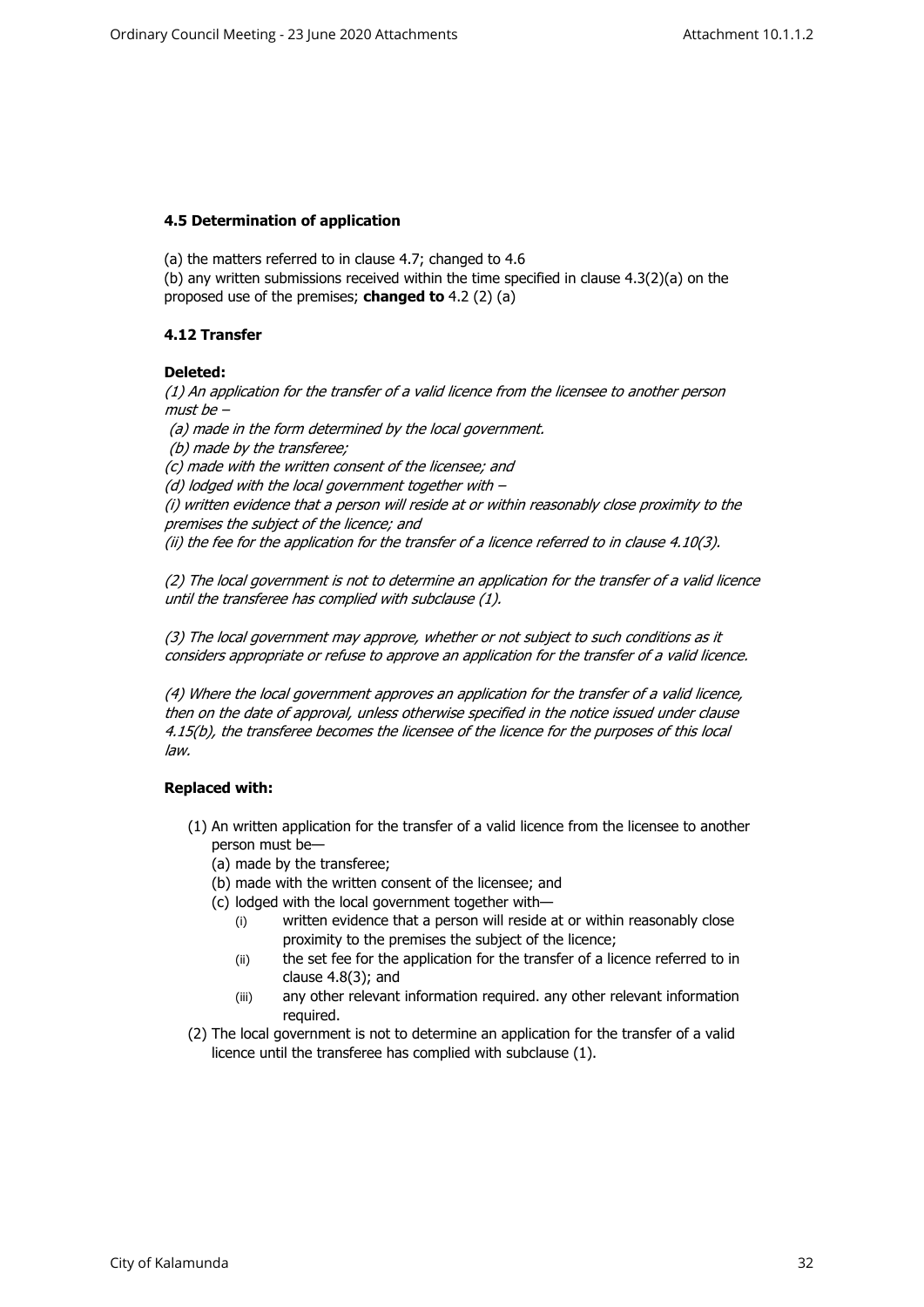- (3) The local government may approve, whether or not subject to such conditions as it considers appropriate, or refuse to approve an application for the transfer of a valid licence.
- (4) Where the local government approves an application for the transfer of a valid licence, then on the date of approval, unless otherwise specified in the notice issued under clause 4.13(b), the transferee becomes the licensee of the licence for the purposes of this local law.

# **Added:**

### *4.14 Objections and appeals*

- *(1) The provisions of Division 1 of Part 9 of the Local Government Act 1995 and regulation 33 of the Local Government (Functions and General) Regulations 1996*  apply to a decision where the local government makes a decision as to whether it *will—*
	- *(a) grant an application for a licence;*
	- *(b) vary or cancel a licence;*
	- *(c) impose or amend a condition to which a licence is subject; or*
	- *(d) transfer of a licence.*
- *(2) Under these provisions, an affected person may have the right to object to, or to appeal against, a decision of the local government.*

# **Part 5- DOGS IN PUBLIC PLACES**

### **Deleted current clauses 5.1 and 5.2 and replaced with:**

# *5.1 Places where dogs are prohibited absolutely- Removed all prohibited places, replaced with*

 *"Designation of places where dogs are prohibited absolutely is dealt with in the Act".* 

*5.2 Places which are dog exercise areas- removed all exercise areas and replaced with "Designation of places which are dog exercise areas is dealt with in the Act".* 

#### **Part 6- MISCELLANEOUS**

### **6.1** *Offence to excrete* **changed to "***Fees and Charges"* **added in**

"Set fees and charges are to be imposed and determined by the local government under sections 6.16 to 6.19 of the *Local Government Act 1995*".

### **6.2 changed to** *Offence to excrete* **added in**

*6.2 (4) - Notwithstanding clause 7.2, the maximum penalty for an offence under subclause (1) is \$1000.*

#### **Part 7- Enforcement**

### **7.1** *Interpretation* **removed and replaced with**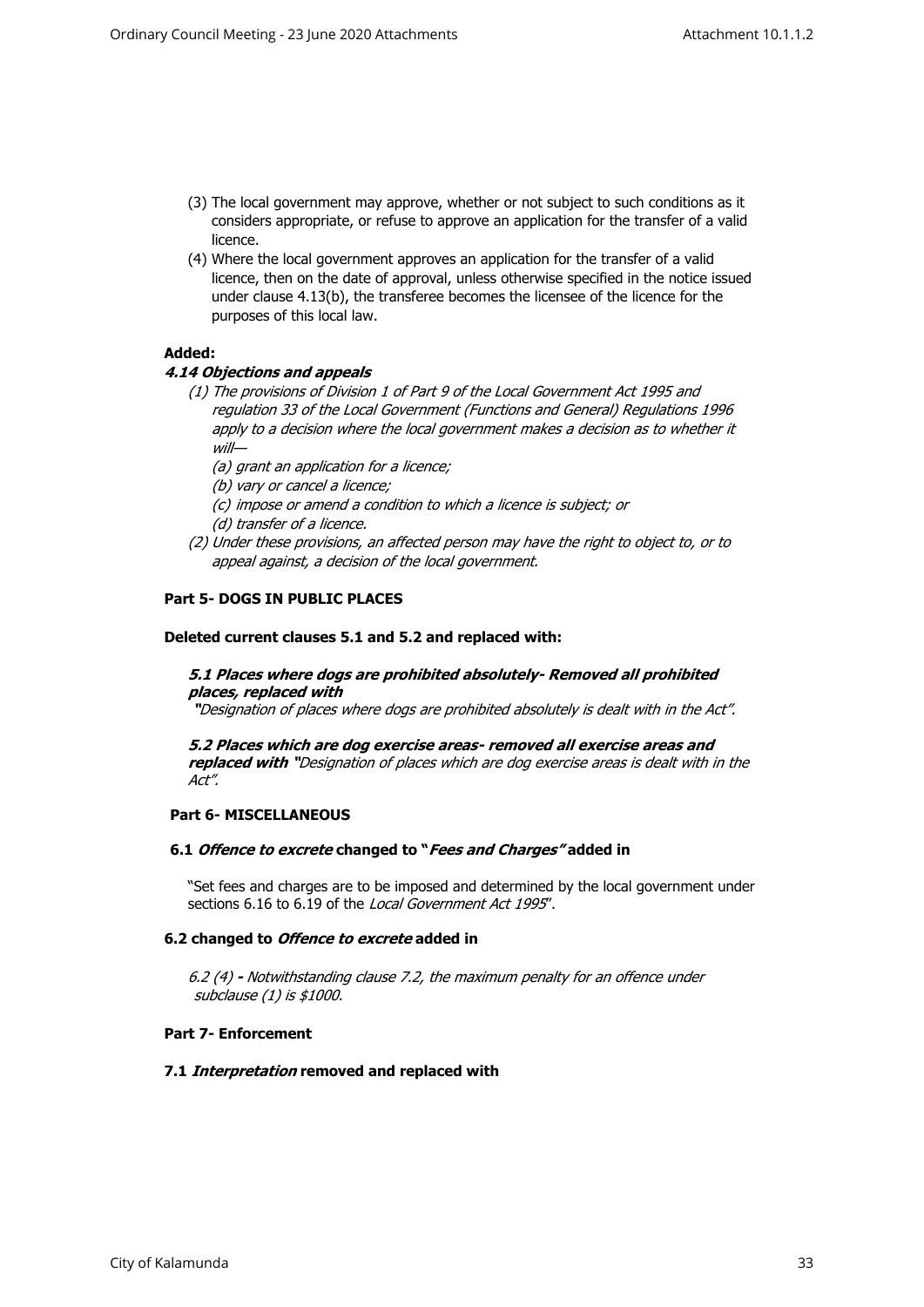# *7.1 Offences-*

*A person who fails to do anything required or directed to be done under this local law, or who does anything which under this local law that person is prohibited from doing, commits an offence.*

# **7.2** *Modified penalties* **changed to** *General penalty* **added in**

*"A person who commits an offence under this local law is liable, on conviction, to a penalty not exceeding \$5,000 and if the offence is of a continuing nature, to an additional penalty not exceeding \$100 for each day or part of the day during which the offence has continued".*

### **7.3** *Issue of infringement notice* **changed to** *Modified penalties*

# *7.2 2(b)- Removed*

# **7.4 Failure to Pay Modified Penalty changed to** *7.5*

# **7.4 Changed to** *Issue of Infringement Notice***.**

*Where an authorised person has reason to believe that a person has committed an offence in respect of which a modified penalty may be imposed, he or she may issue to that person a notice in the form of Form 2 of Schedule 1 of the Local Government (Functions and General) Regulations 1996"*

### **7.5 Payment of Modified penalty changed to** *7.6*

### **7.5** *now* **Failure to pay modified penalty- changed to**

*"Where a person who has received an infringement notice fails to pay the modified penalty within the time specified in the notice, or within such further time as may in any particular case be allowed by an authorised person, he or she is deemed to have declined to have the offence dealt with by way of a modified penalty".*

### **7.6 withdrawal of infringement notice changed to 7.7**

### **7.6 now Payment of modified penalty**

### **7.7 withdrawal of infringement notice now stating**

- *(1) Whether or not the modified penalty has been paid, an authorised person may withdraw an infringement notice by sending a notice in the form of Form 3 of Schedule 1 of the Local Government (Functions and General) Regulations 1996.*
- *(2) A person authorised to issue an infringement notice under clause 7.4 cannot sign or send a notice of withdrawal.*

### **7.7** *Service* **now** *7.8 Service of Notices*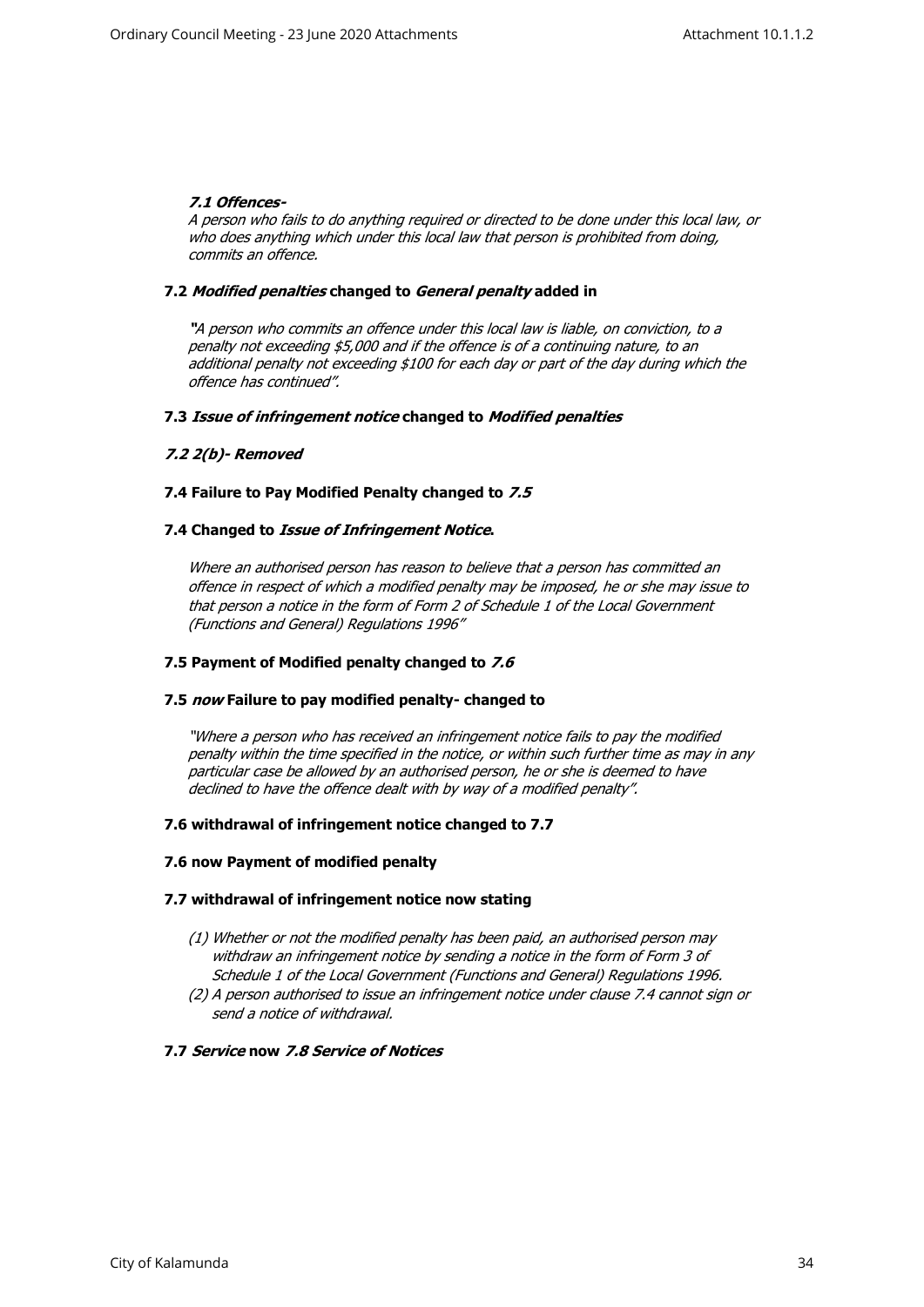# **SCHEDULE 3**

Title changed from *Offences* to *Prescribed Offences*

# **Deleted Existing table:**

| <b>Offence</b> | Nature of<br>offence                                                                                                                | Modified<br><b>Penalty</b> | <b>Dangerous or</b><br><b>Restricted</b>       |  |
|----------------|-------------------------------------------------------------------------------------------------------------------------------------|----------------------------|------------------------------------------------|--|
|                |                                                                                                                                     |                            | <b>Breed Dog</b><br>Modified<br><b>Penalty</b> |  |
| 2.4(a)         | <b>Attempting to</b><br>or causing the<br>unauthorised<br>release of a<br>dog from a<br>pound                                       | 200                        | 400                                            |  |
| 2.4(b)         | <b>Interfering</b><br>with any<br>pound or<br>vehicle used<br>for the<br>purpose of<br>catching,<br>holding or<br>conveying<br>dogs | 200                        |                                                |  |
| 3.1            | <b>Failing to</b><br>provide means<br>for effectively<br>confining a<br>dog                                                         | 100                        | 200                                            |  |
| 5.1(2)         | Dog in place<br>which is<br>prohibited<br>absolutely                                                                                | 200                        | 400                                            |  |
| 6.1(2)         | Dog excreting<br>in prohibited<br>place                                                                                             | 40                         |                                                |  |